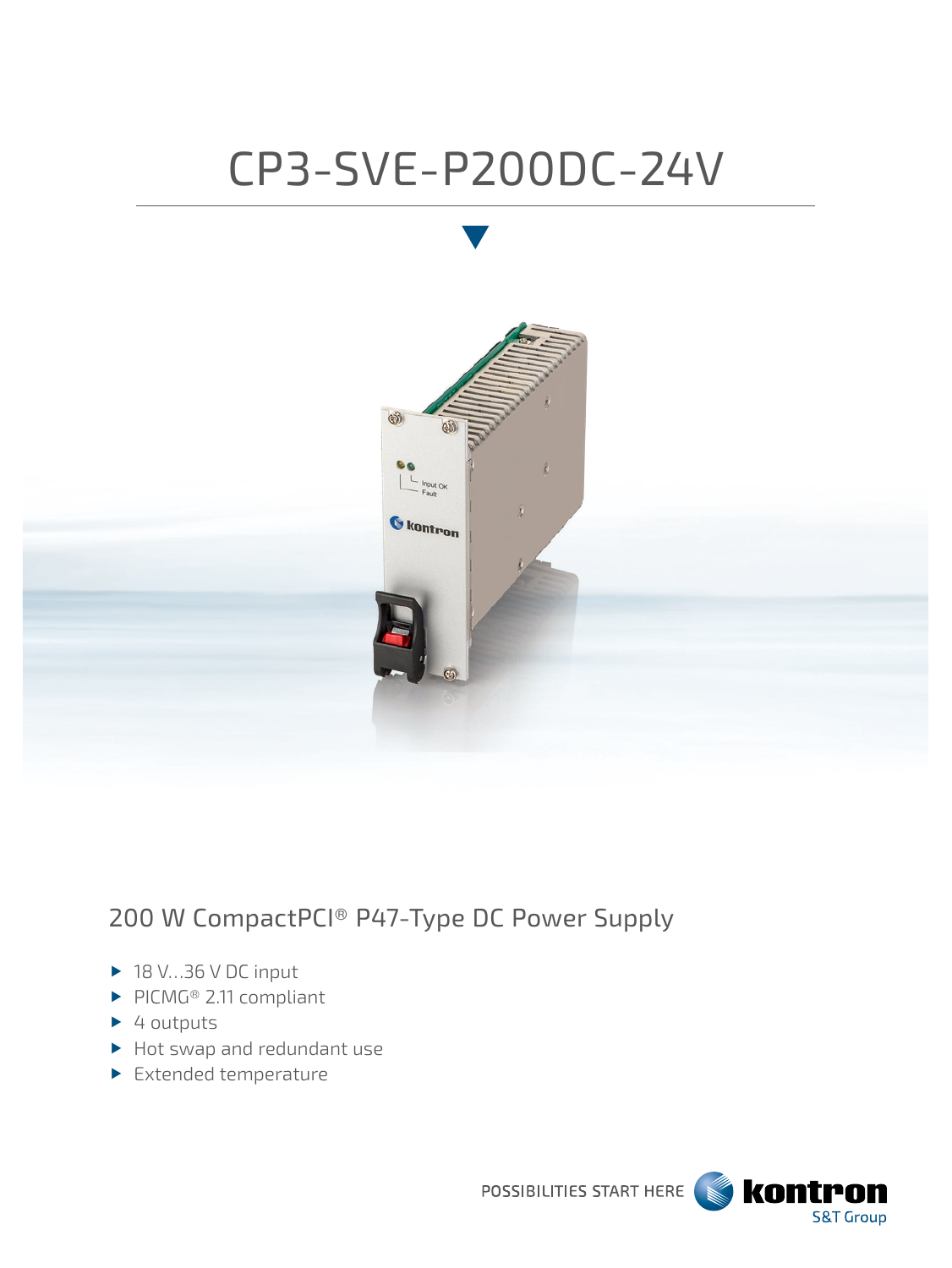## CP3-SVE-P200DC-24V 200 W CompactPCI® P47-Type DC Power Supply

The product description provided with this data sheet is regarded as part of the general Kontron CPCI Power Supply manual ID 24139. For further information, in particular general details as well as disclaimer, safety and warranty statements, refer to the CPCI Power Supply Manual.

This power supply is designed for use with standard CPCI systems as well for integration in electronic or electrical enclosures, e.g. Kontron's 19" racks.

# TECHNICAL INFORMATION

| <b>FORM FACTOR</b>                           | 3U                                                                                           |
|----------------------------------------------|----------------------------------------------------------------------------------------------|
| <b>FRONT PANEL SIZE</b>                      | 40.6 mm x 128.7 mm                                                                           |
| <b>MECHANICS</b>                             | 19" rack                                                                                     |
| <b>PLUG-IN COMPATIBILITY</b>                 | yes                                                                                          |
| <b>POWER SUPPLY CONNECTOR</b>                | Positronic 47-pin connector                                                                  |
| <b>INPUT VOLTAGE</b>                         | 18  36 V DC                                                                                  |
| <b>VOLTAGE SWITCHING</b>                     | Widerange                                                                                    |
| <b>OUTPUT VOLTAGES / CURRENTS</b>            | $V1 = +5 V at 25 A$<br>$V2 = +3.3 V$ at 36 A<br>$V3 = +12 V at 3 A$<br>$V4 = -12 V at 0.5 A$ |
| <b>OUTPUT POWER</b>                          | 200 W with 250 LFM forced-air cooling                                                        |
| <b>COOLING</b>                               | 250 LFM forced-air cooling (ca. 1.3 m/s)                                                     |
| <b>REDUNDANT SUPPLY</b><br><b>CAPABILITY</b> | Always                                                                                       |
| <b>STATUS INDICATION</b>                     | LED's for input good and power fail                                                          |
| <b>SPECIAL FEATURE(S)</b>                    | $\overline{\phantom{a}}$                                                                     |
|                                              |                                                                                              |

# DIMENSIONS



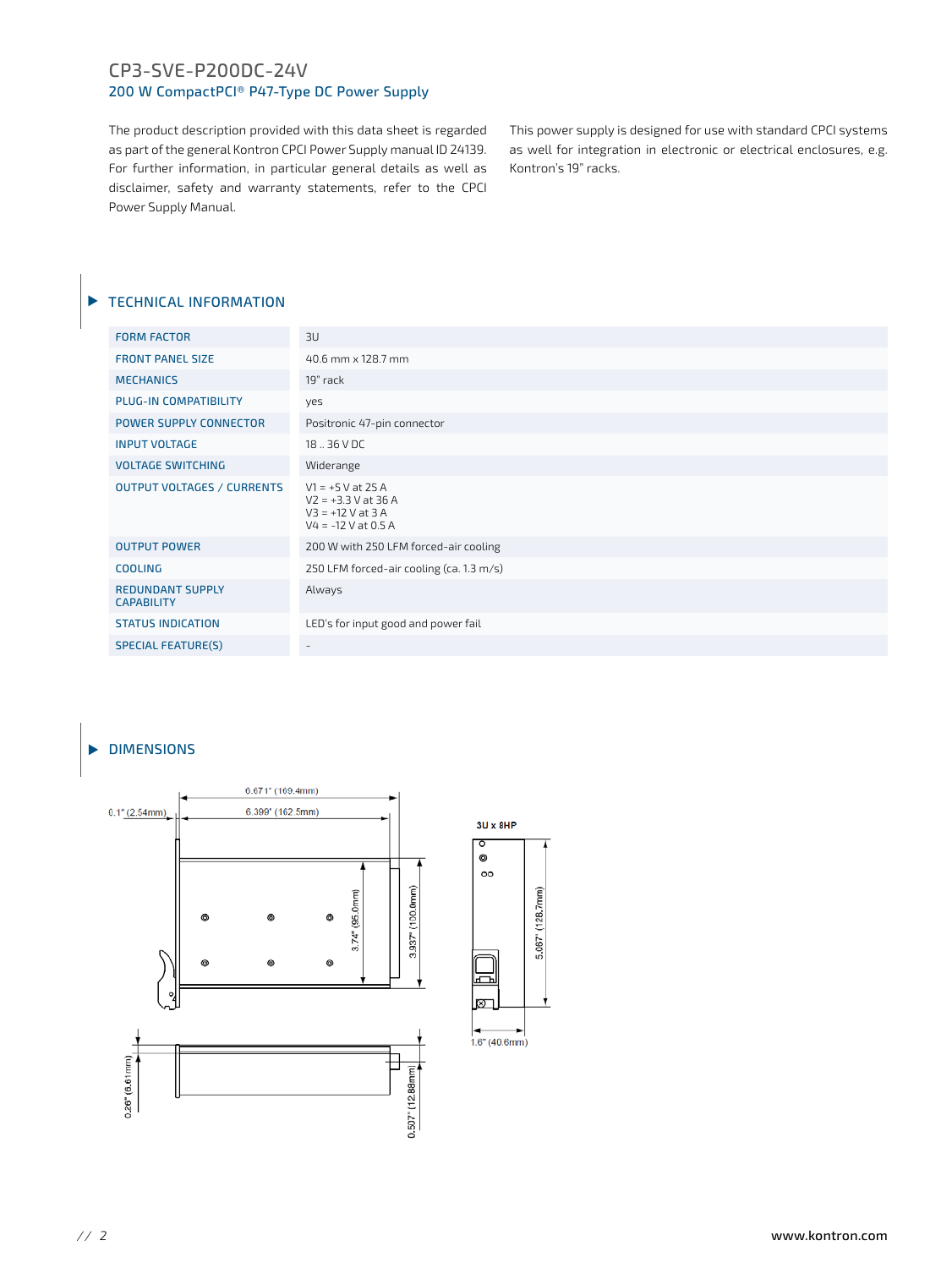# POWER SUPPLY CONNECTOR

 $\blacktriangleright$ 

The DC input voltage to the power supply unit and the V1 ... V4 output voltages from the power supply unit to the backplane are connected via a 47-pin Positronic male power supply connector. For the pinouts of the Positronic P-47 power supply connector please refer to the following table.

| PIN       | <b>SIGNAL NAME</b> | <b>DESCRIPTION</b>      |
|-----------|--------------------|-------------------------|
| $1 - 4$   | V1                 | V1 OUTPUT $(+5 V)$      |
| $5 - 12$  | <b>RTN</b>         | V1 and V2 RETURN        |
| $13 - 18$ | V <sub>2</sub>     | V2 OUTPUT (+3.3 V)      |
| 19        | <b>RTN</b>         | V3 RETURN               |
| 20        | V3                 | V3 OUTPUT (+12 V)       |
| 21        | V <sub>4</sub>     | V4 OUTPUT (-12 V)       |
| 22        | <b>RTN</b>         | SIGNAL RETURN           |
| 23        | RESERVED           | RESERVED                |
| 24        | <b>RTN</b>         | <b>V4 RETURN</b>        |
| 25        | GA0                | GA Bit 0                |
| 26        | RESERVED           | RESERVED                |
| 27        | EN#                | ENABLE                  |
| 28        | GA1                | GA BIT 1                |
| 29        | <b>NC</b>          | NOT CONNECTED           |
| 30        | V1 SENSE           | V1 REMOTE SENSE         |
| 31        | GA <sub>2</sub>    | GA BIT 2                |
| 32        | NC.                | NOT CONNECTED           |
| 33        | V2 SENSE           | V2 REMOTE SENSE         |
| 34        | <b>S RTN</b>       | <b>SENSE RETURN</b>     |
| 35        | V1 SHARE           | V1 CURRENT SHARE        |
| 36        | V3 SENSE           | NOT USED                |
| 37        | IPMB_SCL           | Res. f. SM Bus          |
| 38        | DEG#               | DEGRADE SIGNAL          |
| 39        | INHH               | <b>INHIBIT</b>          |
| 40        | IPMB_SDA           | RES. F. SM BUS          |
| 41        | V2 SHARE           | <b>V2 CURRENT SHARE</b> |
| 42        | FAL#               | <b>FAIL SIGNAL</b>      |
| 43        | IPMB_PWR           | RES. F. SM BUS          |
| 44        | V3 SHARE           | <b>V3 CURRENT SHARE</b> |
| 45        | CGND               | CHASSIS GROUND          |
| 46        | $+DCIN$            | + DC Input              |
| 47        | -DCIN              | - DC Input              |
|           |                    |                         |



// Orientation of the Positronic P-47 Power Supply Connector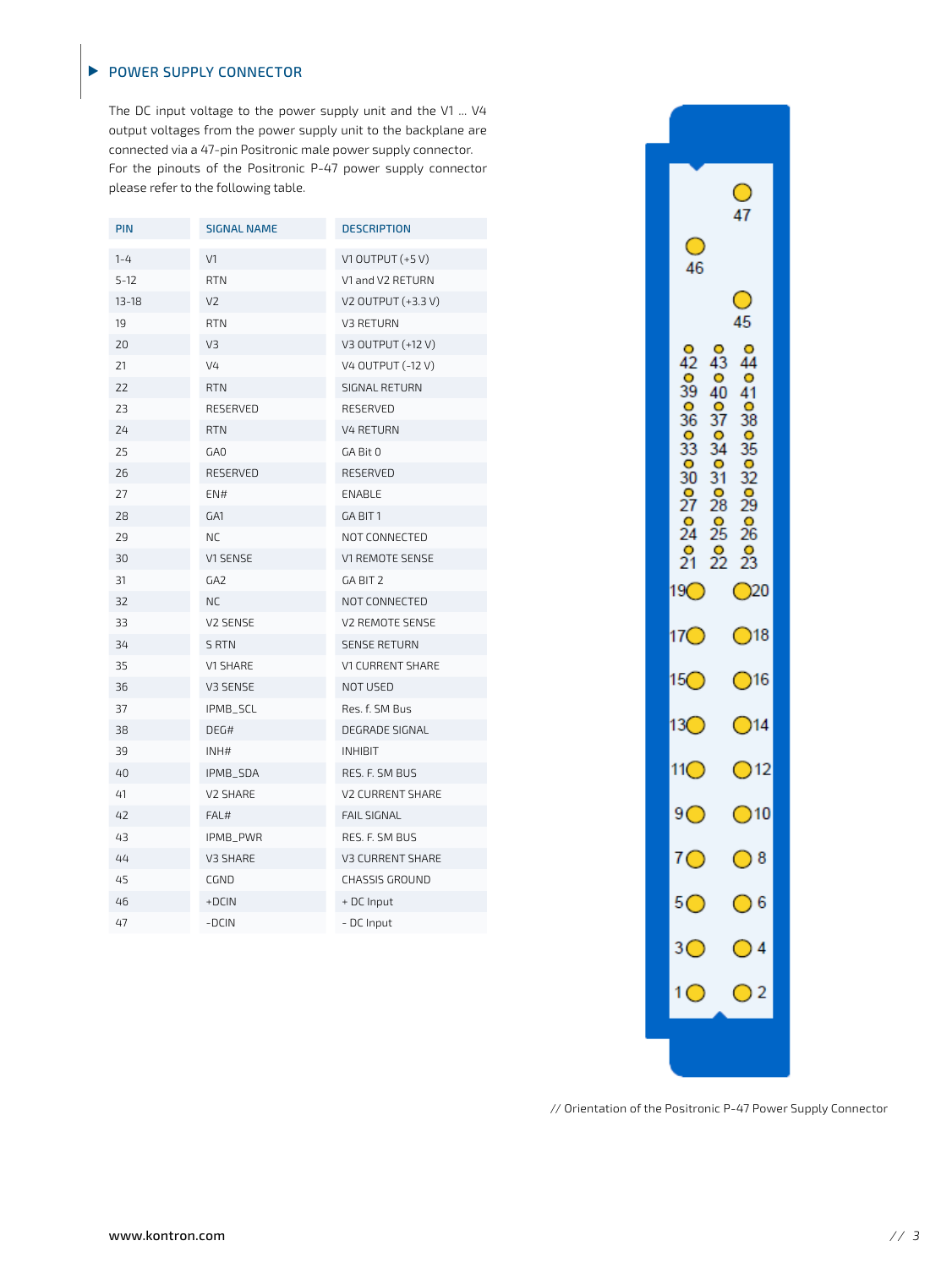#### INSTALLATION  $\blacktriangleright$

Thanks to its plug-in compatibility this P-type power supply unit allows for an easy installation, by which the power supply unit's male Positronic 47-pin power connector is inserted into the

#### WARNING!

If this type of power supply is removed for any reason from an operating system, do not reinstall immediately. Wait 1 to 2 minutes before reinstalling. Failure to comply with this may result in an backplane's mating female connector without the need of any intermediate adaptation.

Output Failure indication on the power supply. This is due to an internal protection feature of the power supply which requires time to cool down before the power supply is put back into operation.

# ELECTRICAL SPECIFICATION

| <b>INPUT</b>                                       |                                                                                                                                                                                      |
|----------------------------------------------------|--------------------------------------------------------------------------------------------------------------------------------------------------------------------------------------|
| <b>INPUT VOLTAGE</b>                               | 18.36 VDC continuous input range                                                                                                                                                     |
| <b>HOLD-UP TIME</b>                                | None                                                                                                                                                                                 |
| <b>INRUSH CURRENT</b>                              | 16 A max. @ 24 VDC                                                                                                                                                                   |
| <b>INPUT PROTECTION</b>                            | Non-user serviceable, internally-located input line fuse                                                                                                                             |
| <b>INRUSH SURGE CURRENT</b>                        | 20 A Internally limited by thermistor and electronic switch                                                                                                                          |
| <b>OPERATING FREOUENCY</b>                         | 125  145 kHz Switching frequency of main output transformer                                                                                                                          |
| <b>OUTPUT</b>                                      |                                                                                                                                                                                      |
| <b>EFFICIENCY</b>                                  | >= 81 % at full rated load, 24 VDC input                                                                                                                                             |
| MINIMUM LOAD; V1, V2, V3                           | required to maintain regulation with no load on V4: NONE                                                                                                                             |
| MINIMUM LOAD, V3                                   | required to maintain regulation on V4: NONE                                                                                                                                          |
| <b>RIPPLE AND NOISE</b>                            | At full load, 20 MHz bandwidth: See Regulation Table                                                                                                                                 |
| <b>OUTPUT POWER</b>                                | 200 W at 250 LFM forced-air cooling (ca. 1.3 m/s)                                                                                                                                    |
| <b>OVERSHOOT / UNDERSHOOT</b>                      | No overshooting / undershooting of output voltage at turn-on                                                                                                                         |
| <b>REGULATION</b>                                  | See Regulation table. Varies by output. Total regulation includes: line changes over the specified input range,<br>changes in load starting at 50 % load and changing to 100 % load. |
| <b>TURN-ON DELAY</b>                               | 150 ms required for initial output voltage stabilization                                                                                                                             |
| <b>INITIAL SETTING ACCURACY</b>                    | $+-1%$                                                                                                                                                                               |
| REGULATION                                         |                                                                                                                                                                                      |
| <b>ADJUSTMENT RANGE</b>                            | N/A                                                                                                                                                                                  |
| <b>LINE REGULATION</b>                             | 0.5 % for V1, V2, V3, V4                                                                                                                                                             |
| <b>LOAD REGULATION</b>                             | 1 % for V1, V2, 4 % for V3, V4                                                                                                                                                       |
| <b>RIPPLE &amp; NOISE</b>                          | V1 and V2: <60 mV <sub>oo</sub> , V3 and V4: <120 mV <sub>oo</sub>                                                                                                                   |
|                                                    |                                                                                                                                                                                      |
| PROTECTION AND CONTROL                             |                                                                                                                                                                                      |
| <b>OVERVOLTAGE PROTECTION</b>                      | 110  130 $\%$ <sub>Vnom</sub> latch style overvoltage protection (V1, V2, V3)                                                                                                        |
| <b>OVERLOAD PROTECTION</b>                         | Fully protected against output overload and short circuit.<br>Automatic recovery upon removal of overload condition.<br>135 % nax for C1, V2, 150 % max for V3, V4                   |
| <b>OVER TEMPERATURE</b><br><b>PROTECTION</b>       | System shutdown due to excessive internal temperature, automatic reset.                                                                                                              |
| <b>POWER FAIL (FAL#)</b>                           | TTL compatible signal, open collector active low signal.<br>Indicates any output below 90 % of specified rate                                                                        |
| <b>CURRENT SHARE</b>                               | 10 % Accuracy of shared current with up to 6 parallel units of the same type of power supply.<br>Single wire current share on V1, V2 for 50 % to 100 % load                          |
| <b>REMOTE SENSE</b>                                | On V1, V2: 200 mV max voltage compensation for cable losses                                                                                                                          |
| INHIBIT (INH#)                                     | TTL-compatible signal inhibited with GND or TTL "0"                                                                                                                                  |
| <b>ENABLE (EN#)</b>                                | Contact closure to external ground to start unit. On shortest pin (last make, first break)                                                                                           |
| <b>OVERTEMPERATURE WARNING</b><br>(DEG#)           | Open collector active low 10 °C before power supply shut down.                                                                                                                       |
| <b>FRONT PANEL LED STATUS</b><br><b>INDICATORS</b> | Input OK (Green), Output Failure (Red).<br>In redundant setups, Output Failure may also indicate that there is no main power input to the power supply                               |